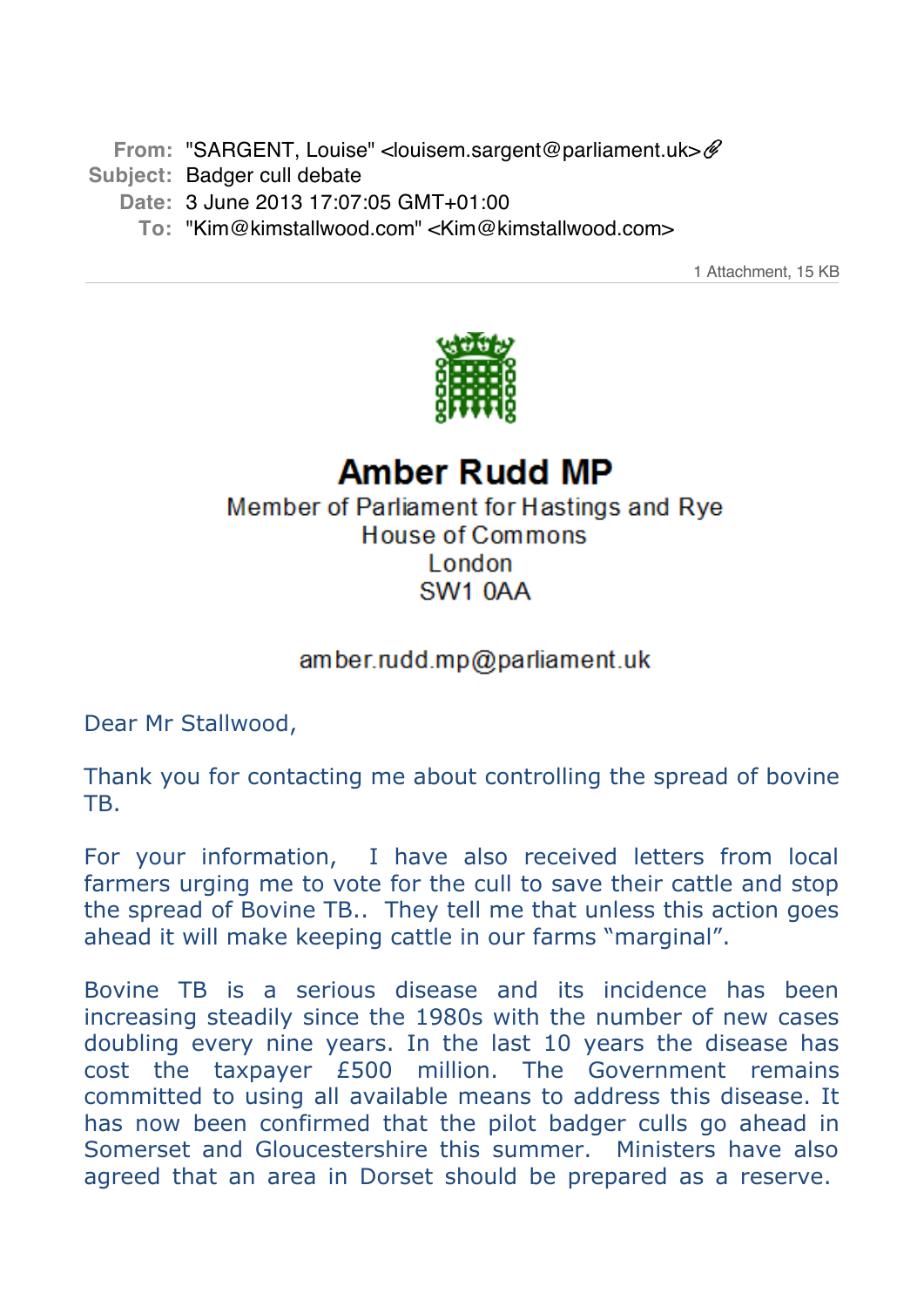The decision to pilot a badger cull is based on the best scientific evidence available. Evidence from Australia, the Republic of Ireland and the USA has shown that TB in cattle cannot be controlled without also controlling the disease in the surrounding wildlife population. Research has demonstrated that cattle and badgers transmit the disease to each other and that sustained culling of badgers leads to a significant reduction of the disease in cattle. The two pilot areas where culling will initially take place are both in TB hotspots. It will be overseen and evaluated by an independent expert panel reporting their findings to Ministers.

Ministers are clear that culling represents only part of a comprehensive package of measures that the Government is using to tackle bovine TB. In high-risk areas herds are tested annually and any cattle that test positive are removed. Restrictions on cattle movements have been strengthened to reduce the chance of disease spreading, and the Department for Environment, Food and Rural Affairs (Defra) continues to look at ways to improve the testing of cattle for TB.

The Government has also funded and developed an injectable badger vaccine, but this has its limitations. Badgers need to be trapped before they can be vaccinated, and the process has to be repeated annually for many years. In addition the vaccine is not 100 per cent effective in preventing TB. As a result, current vaccines will not be as effective as culling in reducing the spread of the disease.

Defra is also planning to invest a further £15.5m in vaccine development over the next four years to develop an oral vaccine for badgers, which may be cheaper and more effective than an injectable vaccine, in addition to a vaccine for cattle. As the EU Commissioner Tonio Borg has recently made clear, no country has done more in this area than the UK. However, it will be many years before these methods are available and unfortunately, the vaccination of our national herd is prohibited by EU legislation. Our cattle industry cannot wait that long. It is therefore vital that the Government uses every tool at its disposal to check the progress of this devastating disease.